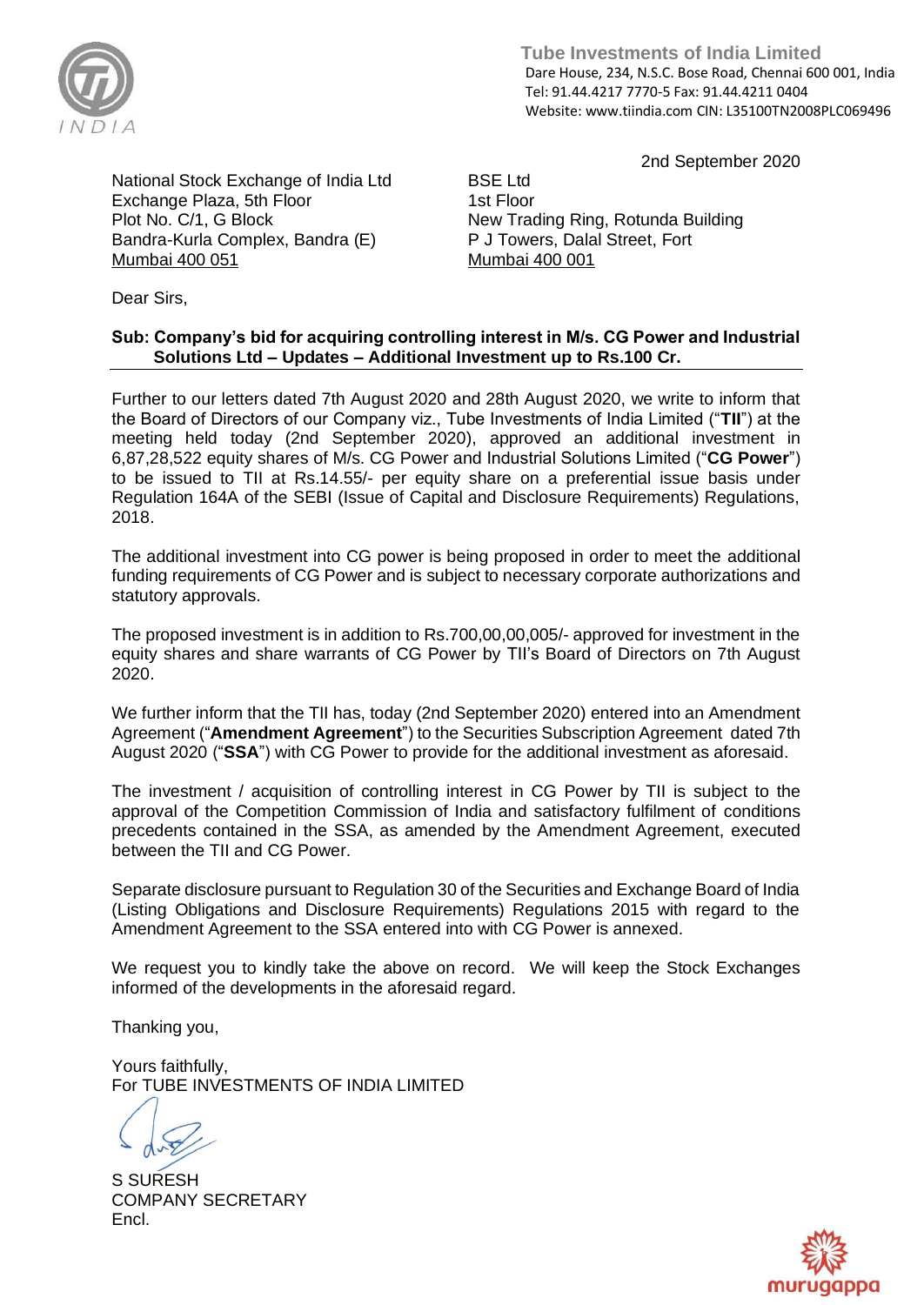

**Disclosure pursuant to Regulation 30 of the Securities and Exchange Board of India (Listing Obligations and Disclosure Requirements) Regulations, 2015 relating to additional investment up to Rs.100 Cr. in equity shares of CG Power and Industrial Solutions Limited and execution of the Amendment Agreement to the Securities Subscription Agreement dated 7th August 2020** 

|    | <b>Disclosure requirement</b>                                                                                                                                                                                                                                                                                  | <b>Details</b>                                                                                                                                                                                                                                                                                                                       |
|----|----------------------------------------------------------------------------------------------------------------------------------------------------------------------------------------------------------------------------------------------------------------------------------------------------------------|--------------------------------------------------------------------------------------------------------------------------------------------------------------------------------------------------------------------------------------------------------------------------------------------------------------------------------------|
|    | a) Name of the target entity, details in<br>brief such as size, turnover etc.                                                                                                                                                                                                                                  | Target entity:<br>M/s. CG Power and Industrial Solutions Ltd. ("CG<br>Power")                                                                                                                                                                                                                                                        |
|    |                                                                                                                                                                                                                                                                                                                | Total Income: Rs.3169.48. Cr. for FY 2019-20                                                                                                                                                                                                                                                                                         |
| b) | Whether the acquisition would fall<br>within related party transaction(s)<br>whether<br>the<br>and<br>promoter/promoter<br>group/group<br>companies have any interest in the<br>entity being acquired? If yes,<br>nature of interest and details<br>thereof and whether the same is<br>done at "arms' length". | The acquisition will not fall within the meaning of a<br>related party transaction. The Promoter/Promoter<br>Group/Group companies do not have any interest<br>in the entity being acquired.                                                                                                                                         |
| C) | Industry to which the entity being<br>acquired belongs.                                                                                                                                                                                                                                                        | CG Power is engaged in the industrial and power<br>sectors.                                                                                                                                                                                                                                                                          |
| d) | Objects and effects of acquisition<br>(including<br>but<br>limited<br>not<br>to,<br>of<br>disclosure<br>for<br>reasons<br>acquisition of target entity, if the<br>business is outside the main line of<br>business of the listed entity).                                                                      | Tube Investments of India Limited ("TII") considers<br>that its operational, financial and governance<br>capabilities and experience will help remove the<br>present difficulties and hardships of CG Power and<br>facilitate create value creation for both TII and CG<br>Power.<br>Since both the companies are in the engineering |
|    |                                                                                                                                                                                                                                                                                                                | business, the acquisition is expected to provide<br>synergy for both the companies.                                                                                                                                                                                                                                                  |
| e) | Brief details of any governmental or<br>regulatory approvals required for<br>the acquisition.                                                                                                                                                                                                                  | The investment and issue & allotment of equity<br>shares on a preferential basis are subject to the<br>approval of shareholders of CG Power and<br>approval of Competition Commission of India.                                                                                                                                      |
| f) | Indicative<br>period<br>time<br>for<br>completion of the acquisition.                                                                                                                                                                                                                                          | The acquisition would be completed before 120<br>days from the date of the Securities Subscription<br>Agreement (SSA).                                                                                                                                                                                                               |
| g) | Nature of consideration – whether<br>cash consideration or share swap<br>and details of the same.                                                                                                                                                                                                              | The additional investment of about Rs.100 Crores<br>will be in the form of cash consideration by way of<br>investment through subscription in the equity<br>shares of CG Power.                                                                                                                                                      |
| h) | Cost of acquisition or the price at<br>which the shares are acquired.                                                                                                                                                                                                                                          | The additional investment will be by way of<br>subscription to 6,87,28,522 equity shares of CG<br>Power to be issued to TII at Rs.14.55/- per equity<br>share on a preferential issue<br>basis under<br>Regulation 164A of the SEBI (Issue of Capital and<br>Disclosure Requirements) Regulations 2018.                              |